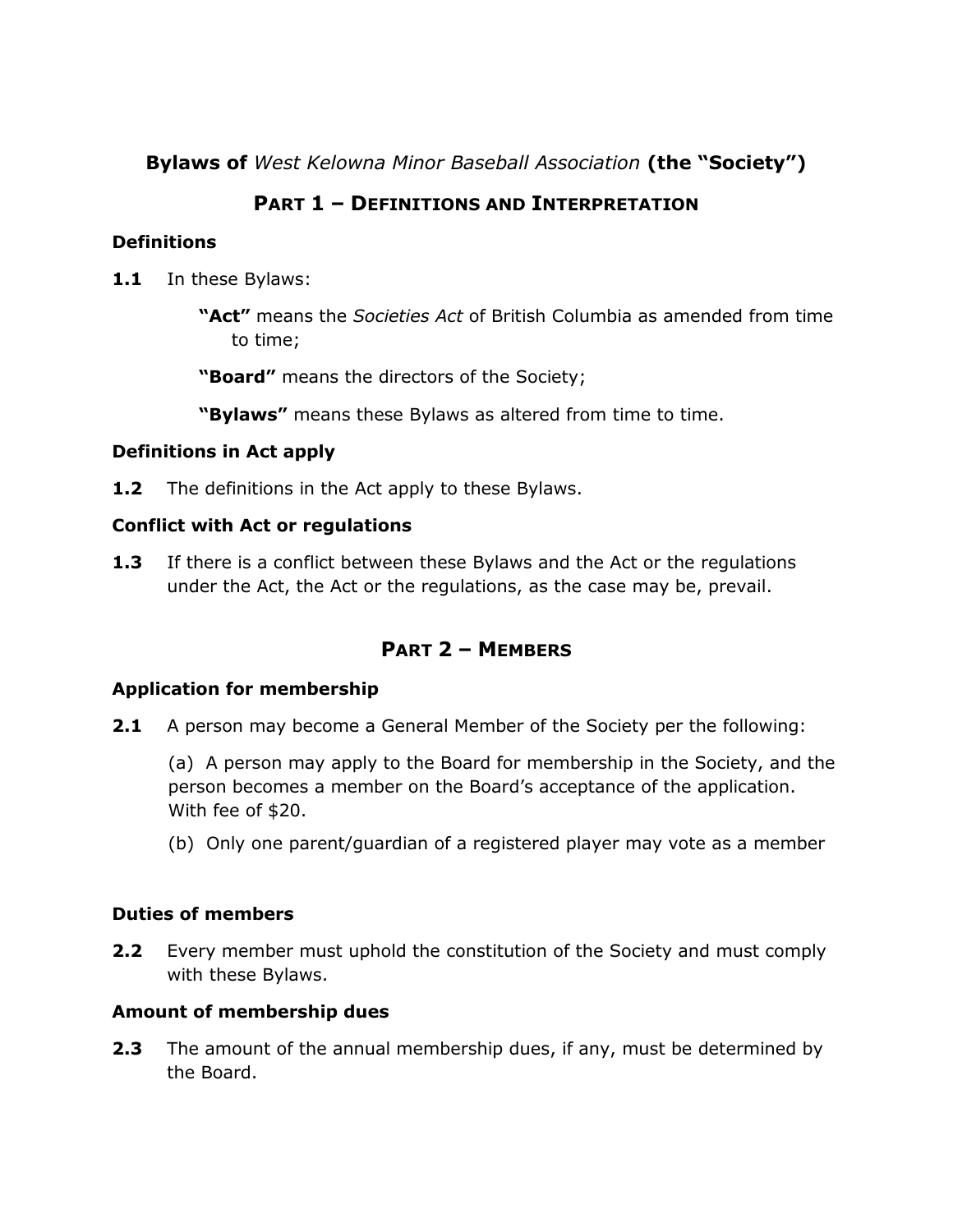#### **Member not in good standing**

**2.4** A member is not in good standing if the member fails to pay the member's annual membership dues, if any, and the member is not in good standing for so long as those dues remain unpaid.

#### **Member not in good standing may not vote**

- **2.5** A voting member who is not in good standing
	- (a) may not vote at a general meeting, and
	- (b) is deemed not to be a voting member for the purpose of consenting to a resolution of the voting members.

### **Termination of membership if member not in good standing**

**2.6** A person's membership in the Society is terminated if the person is not in good standing for 6 consecutive months.

## **PART 3 – GENERAL MEETINGS OF MEMBERS**

#### **Time and place of general meeting**

**3.1** A general meeting must be held at the time and place the Board determines.

### **Ordinary business at general meeting**

- **3.2** At a general meeting, the following business is ordinary business:
	- (a) adoption of rules of order;
	- (b) consideration of any financial statements of the Society presented to the meeting;
	- (c) consideration of the reports, if any, of the directors or auditor;
	- (d) election or appointment of directors;
	- (e) appointment of an auditor, if any;
	- (f) business arising out of a report of the directors not requiring the passing of a special resolution.

#### **Notice of special business**

**3.3** A notice of a general meeting must state the nature of any business, other than ordinary business, to be transacted at the meeting in sufficient detail to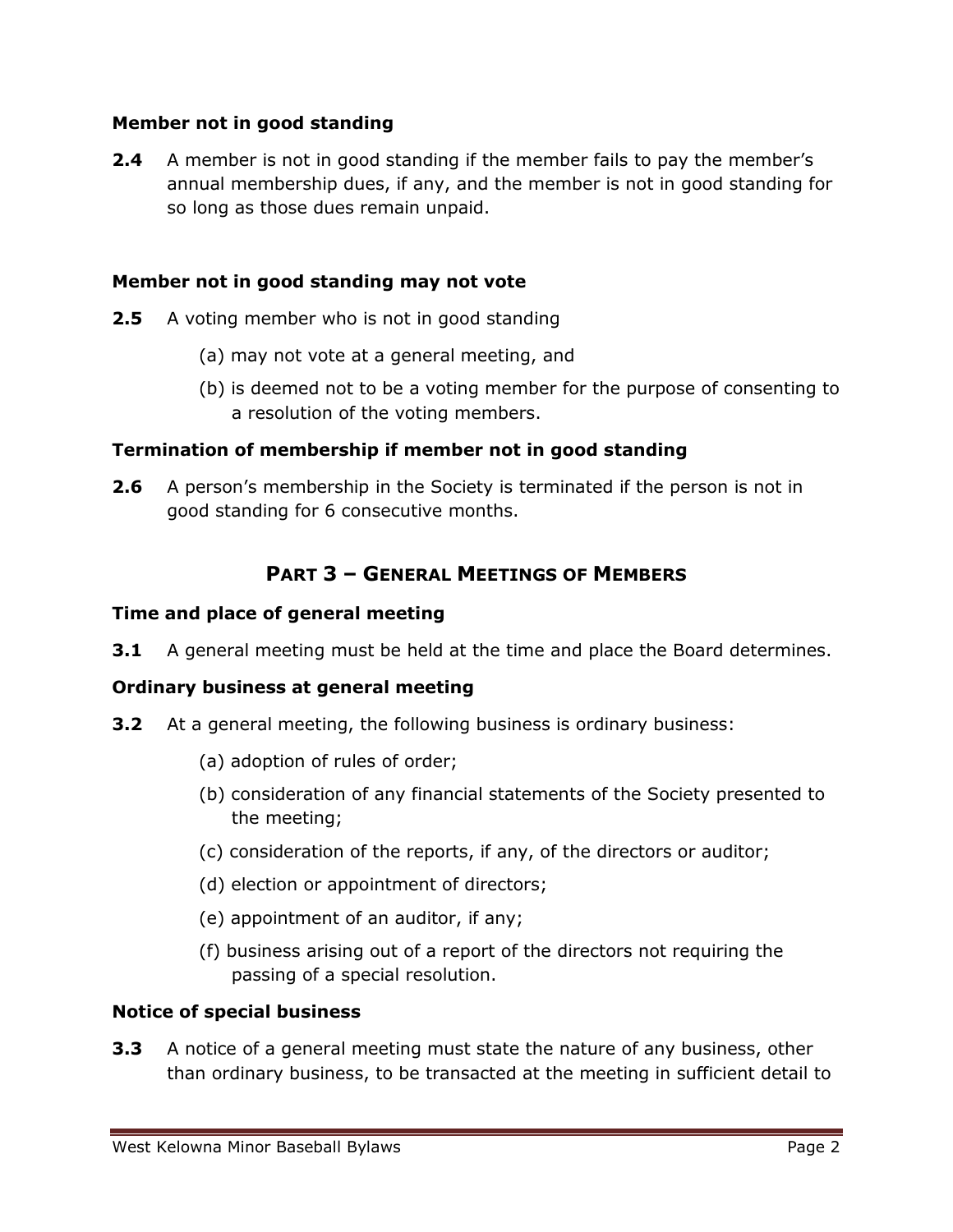permit a member receiving the notice to form a reasoned judgment concerning that business.

## **Chair of general meeting**

- **3.4** The following individual is entitled to preside as the chair of a general meeting:
	- (a) the individual, if any, appointed by the Board to preside as the chair;
	- (b) if the Board has not appointed an individual to preside as the chair or the individual appointed by the Board is unable to preside as the chair,
		- (i) the president,
		- (ii) the vice-president, if the president is unable to preside as the chair, or
		- (iii) one of the other directors present at the meeting, if both the president and vice-president are unable to preside as the chair.

## **Alternate chair of general meeting**

**3.5** If there is no individual entitled under these Bylaws who is able to preside as the chair of a general meeting within 15 minutes from the time set for holding the meeting, the voting members who are present must elect an individual present at the meeting to preside as the chair.

### **Quorum required**

**3.6** Business, other than the election of the chair of the meeting and the adjournment or termination of the meeting, must not be transacted at a general meeting unless a quorum of voting members is present.

### **Quorum for general meetings**

**3.7** The quorum for the transaction of business at a general meeting is 8 voting members.

### **Lack of quorum at commencement of meeting**

- **3.8** If, within 30 minutes from the time set for holding a general meeting, a quorum of voting members is not present,
	- (a) in the case of a meeting convened on the requisition of members, the meeting is terminated, and
	- (b) in any other case, the meeting stands adjourned to the same day in the next week, at the same time and place, and if, at the continuation of the adjourned meeting, a quorum is not present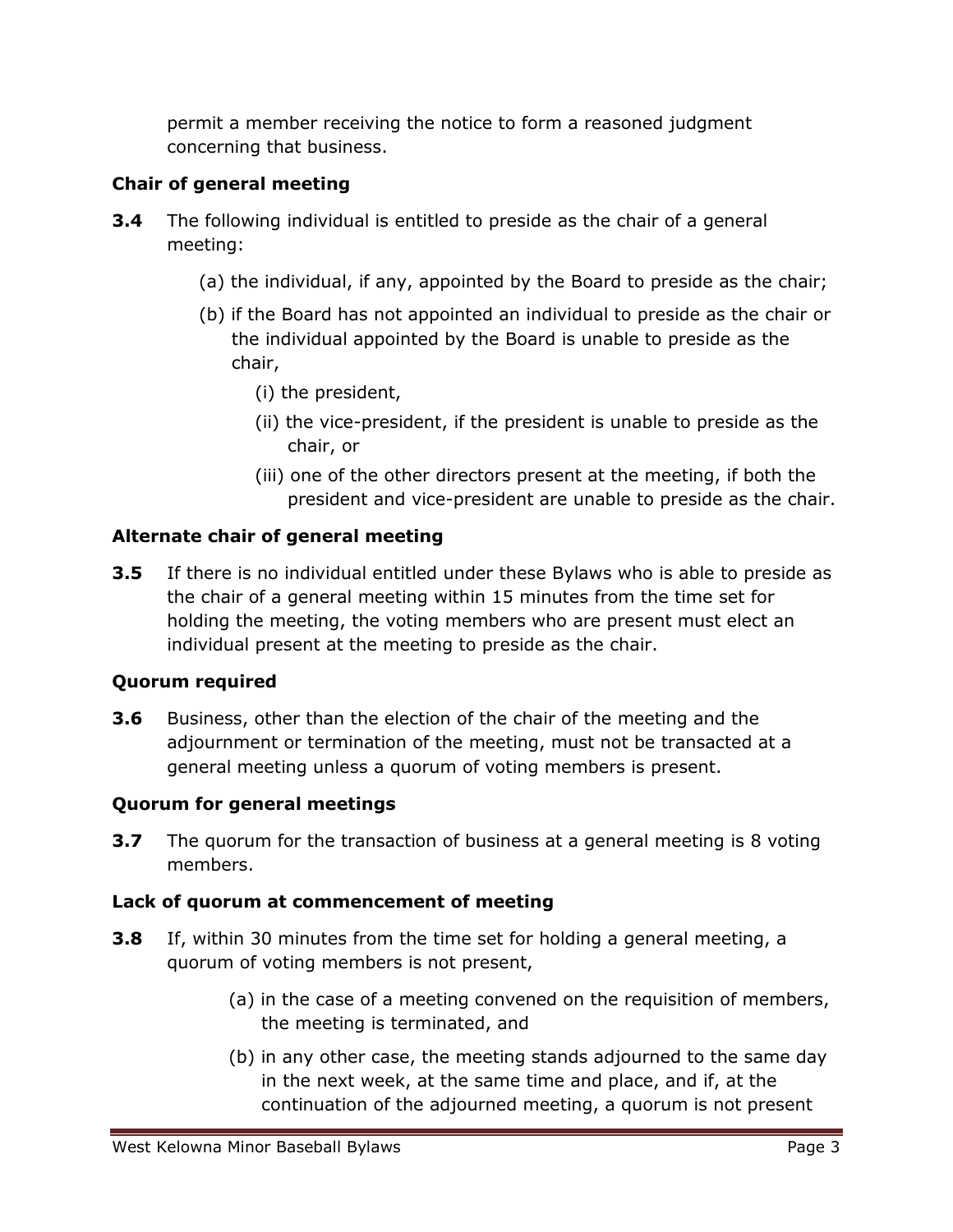within 30 minutes from the time set for holding the continuation of the adjourned meeting, the voting members who are present constitute a quorum for that meeting.

#### **If quorum ceases to be present**

**3.9** If, at any time during a general meeting, there ceases to be a quorum of voting members present, business then in progress must be suspended until there is a quorum present or until the meeting is adjourned or terminated.

### **Adjournments by chair**

**3.10** The chair of a general meeting may, or, if so directed by the voting members at the meeting, must, adjourn the meeting from time to time and from place to place, but no business may be transacted at the continuation of the adjourned meeting other than business left unfinished at the adjourned meeting.

### **Notice of continuation of adjourned general meeting**

**3.11** It is not necessary to give notice of a continuation of an adjourned general meeting or of the business to be transacted at a continuation of an adjourned general meeting except that, when a general meeting is adjourned for 30 days or more, notice of the continuation of the adjourned meeting must be given.

### **Order of business at general meeting**

- **3.12** The order of business at a general meeting is as follows:
	- (a) elect an individual to chair the meeting, if necessary;
	- (b) determine that there is a quorum;
	- (c) approve the agenda;
	- (d) approve the minutes from the last general meeting;
	- (e) deal with unfinished business from the last general meeting;
	- (f) if the meeting is an annual general meeting,
		- (i) receive the directors' report on the financial statements of the Society for the previous financial year, and the auditor's report, if any, on those statements,
		- (ii) receive any other reports of directors' activities and decisions since the previous annual general meeting,
		- (iii) elect or appoint directors, and
		- (iv) appoint an auditor, if any;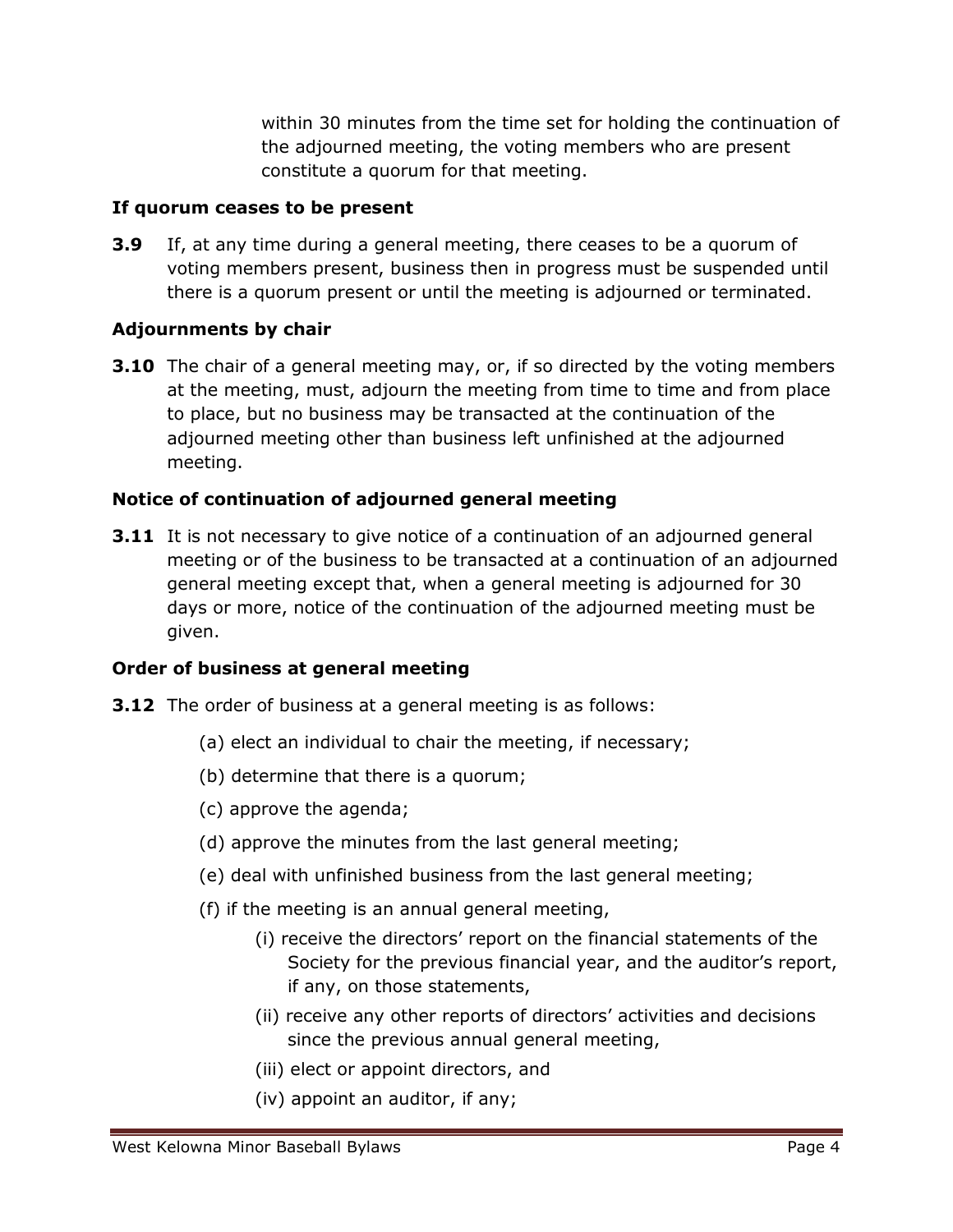- (g) deal with new business, including any matters about which notice has been given to the members in the notice of meeting;
- (h) terminate the meeting.

### **Methods of voting**

**3.13** At a general meeting, voting must be by a show of hands, an oral vote or another method that adequately discloses the intention of the voting members, except that if, before or after such a vote, 2 or more voting members request a secret ballot or a secret ballot is directed by the chair of the meeting, voting must be by a secret ballot.

#### **Announcement of result**

**3.14** The chair of a general meeting must announce the outcome of each vote and that outcome must be recorded in the minutes of the meeting.

### **Proxy voting not permitted**

**3.15** Voting by proxy is not permitted.

### **Matters decided at general meeting by ordinary resolution**

**3.16** A matter to be decided at a general meeting must be decided by ordinary resolution unless the matter is required by the Act or these Bylaws to be decided by special resolution or by another resolution having a higher voting threshold than the threshold for an ordinary resolution.

## **PART 4 – DIRECTORS**

#### **Number of directors on Board**

**4.1** The Society must have no fewer than 3 and no more than 20 directors.

#### **Election or appointment of directors**

**4.2** At each annual general meeting, the voting members entitled to vote for the election or appointment of directors must elect or appoint the Board.

### **Directors may fill casual vacancy on Board**

**4.3** The Board may, at any time, appoint a member as a director to fill a vacancy that arises on the Board as a result of the resignation, death or incapacity of a director during the director's term of office.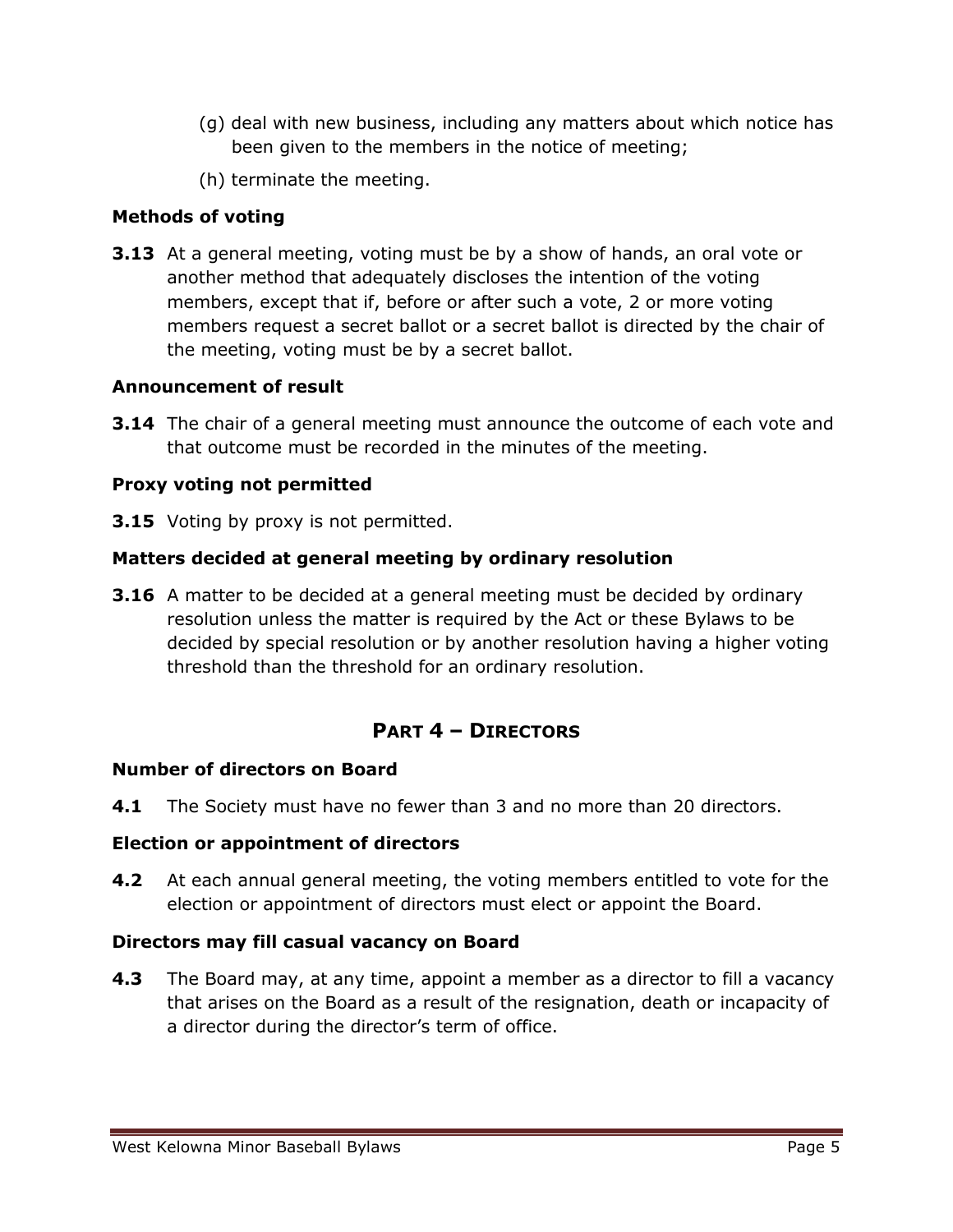#### **Term of appointment of director filling casual vacancy**

**4.4** A director appointed by the Board to fill a vacancy ceases to be a director at the end of the unexpired portion of the term of office of the individual whose departure from office created the vacancy.

## **PART 5 – DIRECTORS' MEETINGS**

#### **Calling directors' meeting**

**5.1** A directors' meeting may be called by the president or by any 2 other directors.

#### **Notice of directors' meeting**

**5.2** At least 2 days' notice of a directors' meeting must be given unless all the directors agree to a shorter notice period.

#### **Proceedings valid despite omission to give notice**

**5.3** The accidental omission to give notice of a directors' meeting to a director, or the non-receipt of a notice by a director, does not invalidate proceedings at the meeting.

#### **Conduct of directors' meetings**

**5.4** The directors may regulate their meetings and proceedings as they think fit.

### **Quorum of directors**

**5.5** The quorum for the transaction of business at a directors' meeting is a majority of the directors.

## **PART 6 – BOARD POSITIONS**

#### **Election or appointment to Board positions**

- **6.1** Directors must be elected or appointed to the following Board positions, and a director may hold more than one position:
	- (a) president; elected for a two (2) year term on odd numbered years.
	- (b) first vice-president; elected for a two (2) year term on odd numbered years.
	- (c) second vice-president, elected for a two (2) year term on even numbered years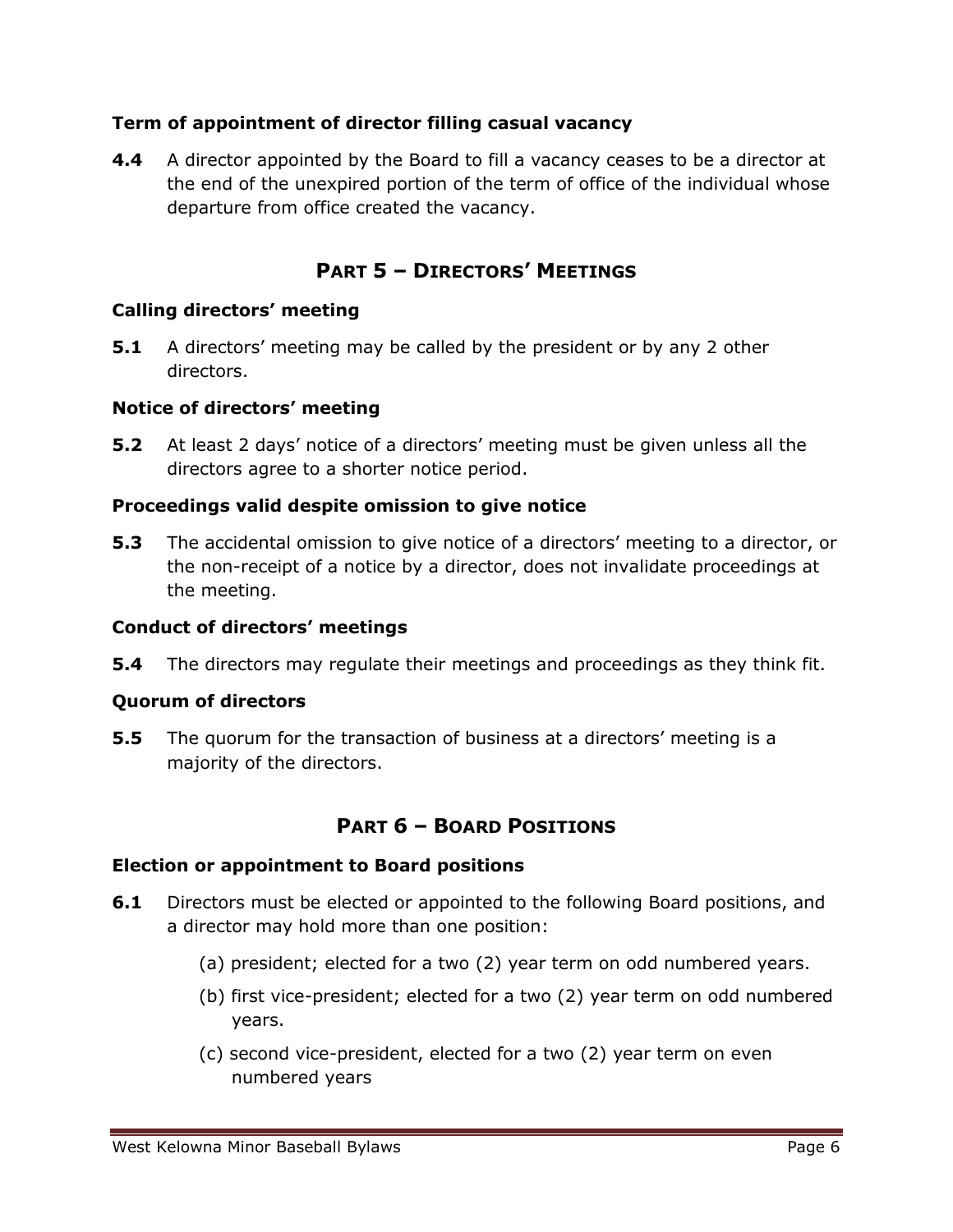- (d) secretary; elected for a two (2) year term on even numbered years
- (e) treasurer. elected for a two (2) year term on even numbered years

### **Role of president**

**6.3** The president is the chair of the Board and is responsible for supervising the other directors in the execution of their duties.

### **Role of first vice-president**

**6.4** The first vice-president is the vice-chair of the Board and is responsible for carrying out the duties of the president if the president is unable to act. They will be the Chair of the Discipline Committee.

#### **Role of second vice-president**

**6.5** The second vice-president is responsible for sponsorship and fundraising and the organization of photos and other duties as allocated.

#### **Role of secretary**

- **6.6** The secretary is responsible for doing, or making the necessary arrangements for, the following:
	- (a) issuing notices of general meetings and directors' meetings;
	- (b) taking minutes of general meetings and directors' meetings;
	- (c) keeping the records of the Society in accordance with the Act;
	- (d) conducting the correspondence of the Board;
	- (e) filing the annual report of the Society and making any other filings with the registrar under the Act.

### **Absence of secretary from meeting**

**6.7** In the absence of the secretary from a meeting, the Board must appoint another individual to act as secretary at the meeting.

#### **Role of treasurer**

- **6.8** The treasurer is responsible for doing, or making the necessary arrangements for, the following:
	- (a) receiving and banking monies collected from the members or other sources;
	- (b) keeping accounting records in respect of the Society's financial transactions;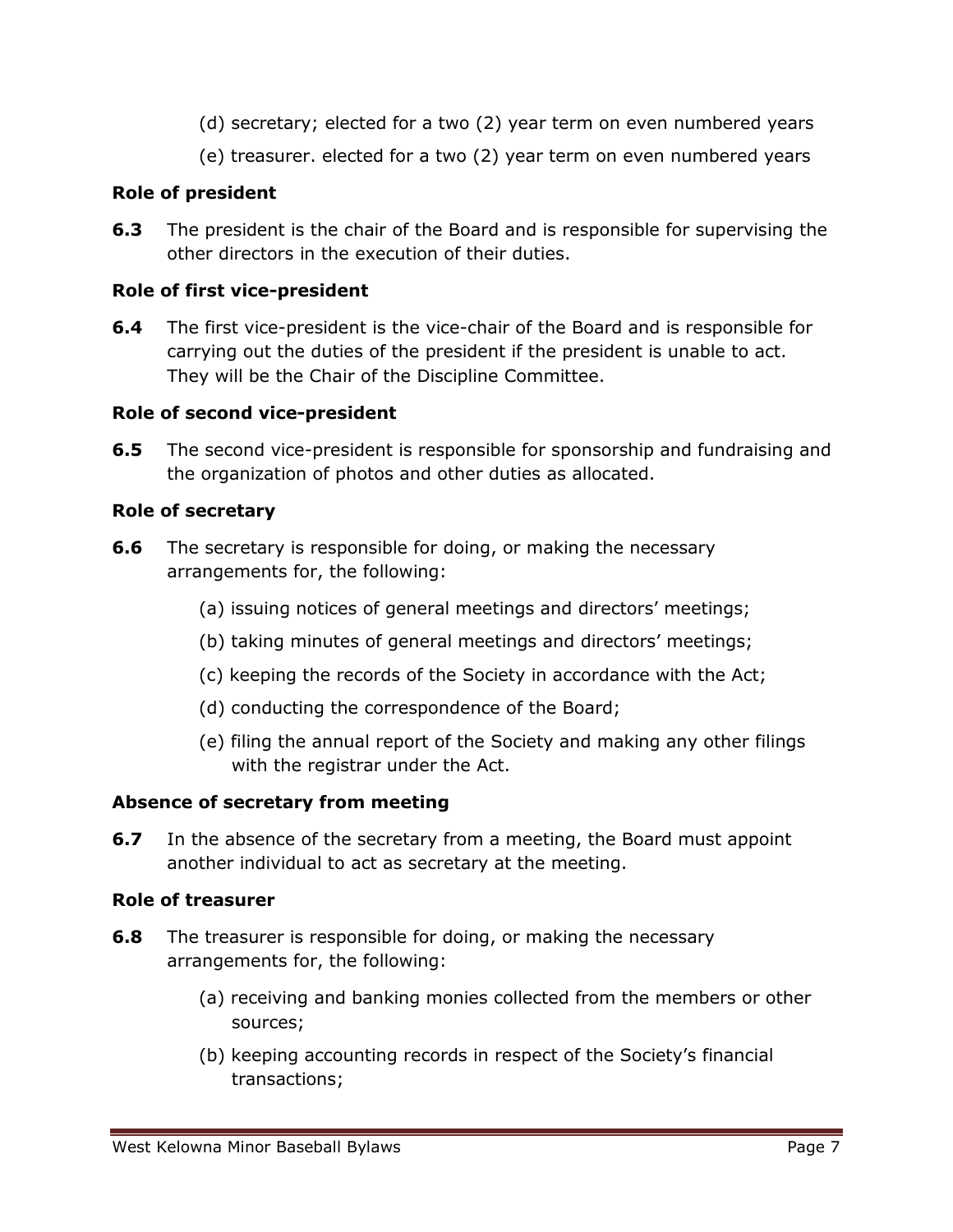- (c) preparing the Society's financial statements;
- (d) making the Society's filings respecting taxes.

#### **Directors at large**

**6.9** Directors who are elected or appointed to positions on the Board in addition to the positions described in these Bylaws are elected or appointed as directors at large for a one (1) year term.

## **PART 7 – REMUNERATION OF DIRECTORS AND SIGNING AUTHORITY**

#### **Remuneration of directors**

**7.1** These Bylaws do not permit the Society to pay to a director remuneration for being a director, but the Society may, subject to the Act, pay remuneration to a director for services provided by the director to the Society in another capacity.

#### **Signing authority**

- **7.2** A contract or other record to be signed by the Society must be signed on behalf of the Society
	- (a) by the president, together with one other director,
	- (b) if the president is unable to provide a signature, by the vice-president together with one other director,
	- (c) if the president and vice-president are both unable to provide signatures, by any 2 other directors, or
	- (d) in any case, by one or more individuals authorized by the Board to sign the record on behalf of the Society.